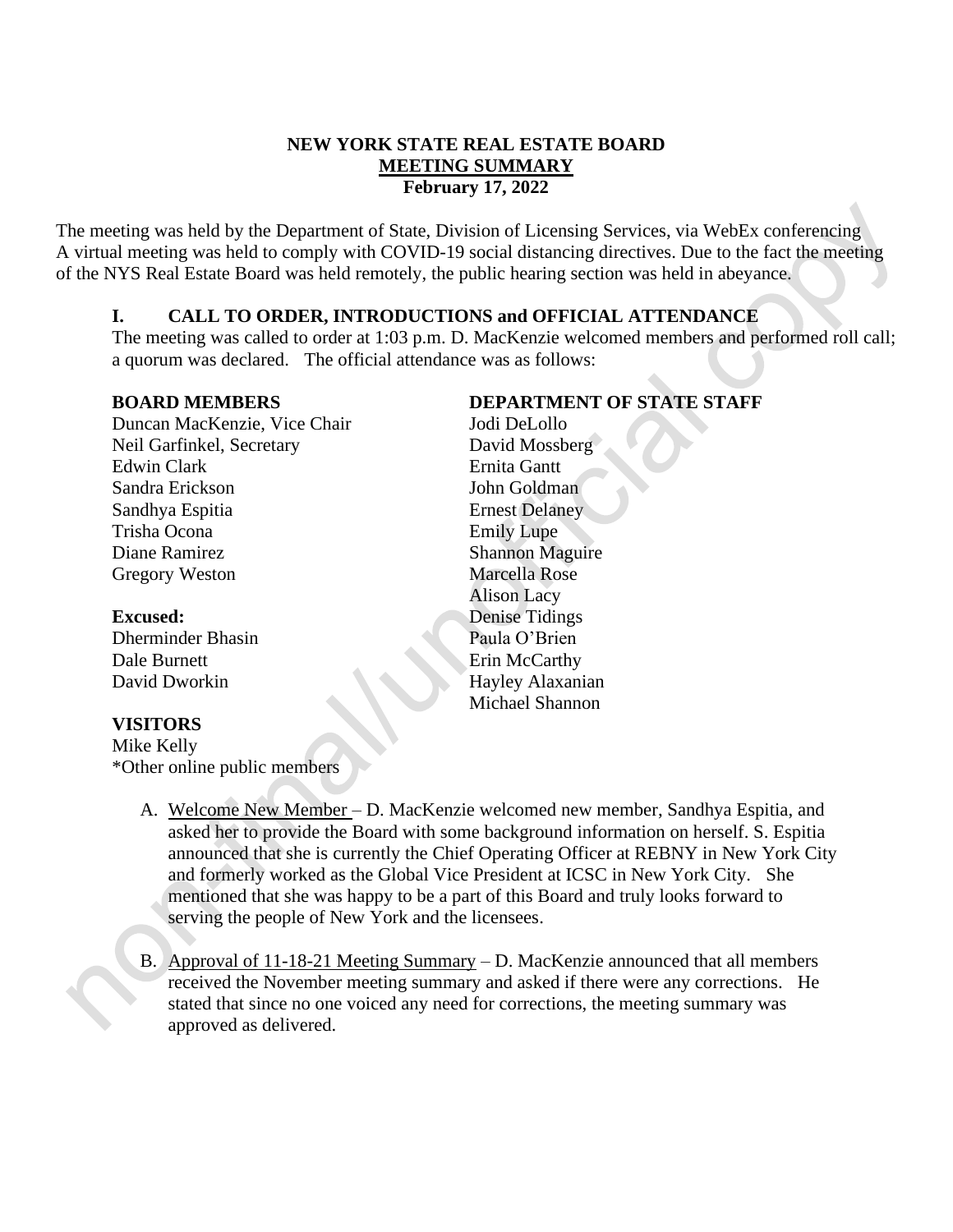#### **II. ACTION ITEMS**

A. Enforcement Report – J. Goldman stated that his report contained two components, the first being the statistics on complaints received since the last meeting and the second being information regarding the progression of the Newsday cases. He mentioned that the statistics cover the period from November 19, 2021, to present.

J. Goldman reported that 80 enforcement cases have been opened, comprising of both complaint-based investigations as well as state-initiated investigations. He added that in the same period, Enforcement has completed 111 investigations. Disposition of the completed investigations include: 12 have been referred to administrative hearing for significant degrees of potential malpractice warranting a hearing (money being misappropriated, fair housing violations, criminal charges, convictions, etc.). J. Goldman reported that 99 cases were closed and provided a breakdown: 24 were issued a warning/instruction; 8 holds were issued (no resolution from licensees since contact was unable to be made and their licenses were expired; a hold was placed on their licensing record, and they will not be able to renew their license until the issue is resolved); 5 were declared a civil matter (more appropriate for the matter to be resolved in civil court); 34 were marked no violation/no merit/no jurisdiction,/insufficient evidence (felt that the complaint did not warrant any action and was, therefore, closed); 13 were withdrawn (the complainant did not want the matter to be pursued after they had filed the complaint); 10 were abandoned (the complainant was not cooperative and did not supply information needed); 2 were identified as duplicates (repeated complaints); and 3 were marked as 'other' (variety of different dispositions that are unusual).

J. Goldman reported that they have had in excess of a dozen dispositions on the individuals named in Newsday with several license suspensions and several revocations. He discussed a case the Department had successfully appealed which resulted in a suspension. He mentioned that details on the Newsday cases, as well as any administrative hearing, could be obtained by utilizing Licensing's online search engine (he suggested searching 'Newsday' to access these cases).

- B. Processing Report E. Lupe provided the Processing Report. She mentioned that included in the meeting materials were reports providing the number of current real estate licensees for January 2021 and January 2022. She stated that the report groups licensees into broker and branch office licenses and salesperson licenses and that the totals are listed by county. She added that the 2021 numbers include only licensees and do not include those licensees whose licenses may have expired but were covered by Executive Order 202.11, which allowed individuals licensed by the Department of State to extend the expiration of their license during the State of Emergency.
- C. Education/Examination Report M. Rose announced that in consideration of the COVID-19 pandemic, a new regulation went into effect on December 7, 2021. She stated that Section 159.1 allows schools approved by the Department of State to offer qualifying and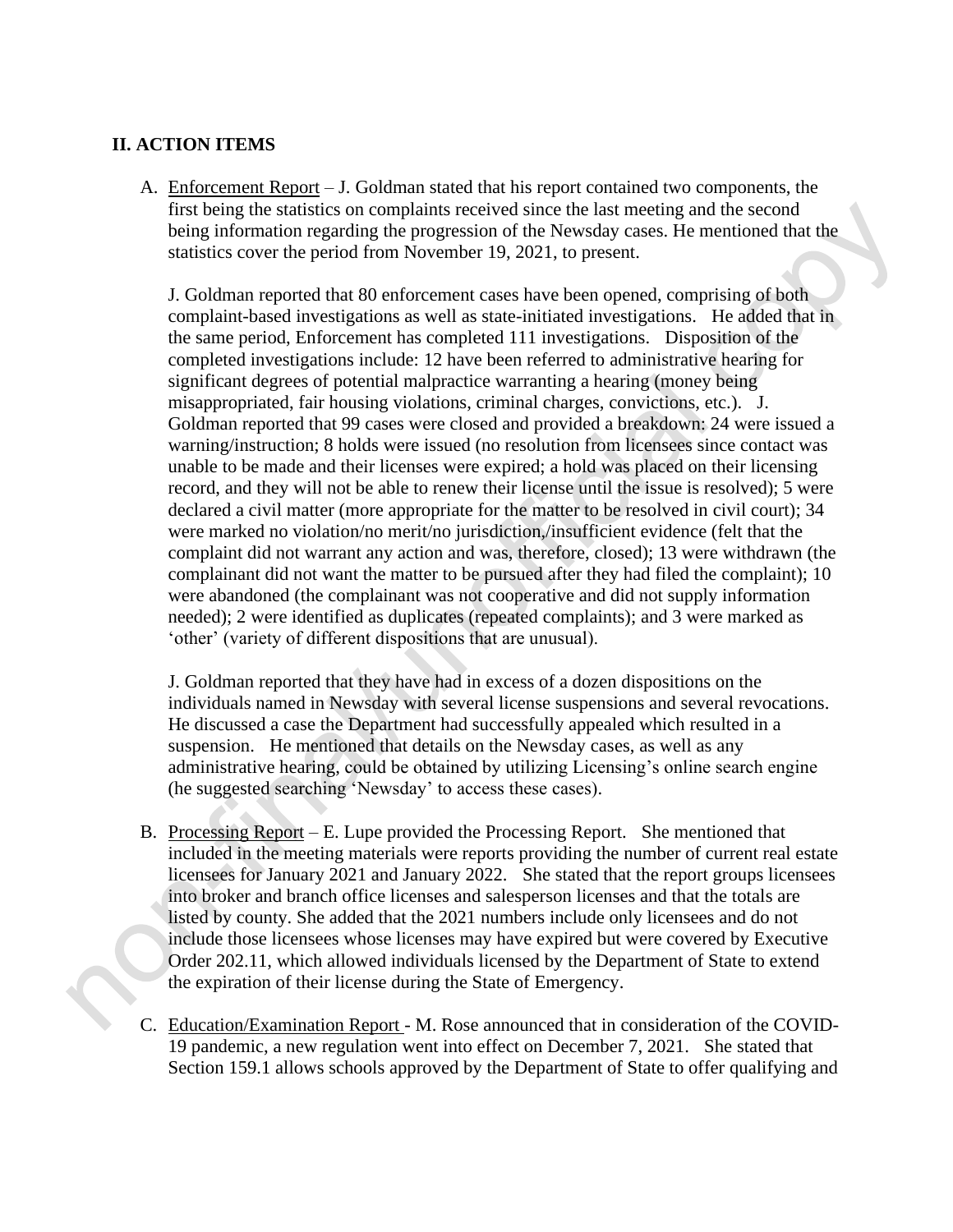continuing education courses virtually via live remote programs, subject to reasonable restrictions. She added that this is significant for schools approved to offer the real estate qualifying courses via live education, as it allows for the schools to now apply for live distance education delivery method.

D. Examination Report - S. Maguire provided the examination pass rates for the period covering January 2021 through December 2021, reporting that 52 percent passed the real estate salespersons exam and 58 percent passed the broker exam. She reported that 25,575 individuals took the real estate salespersons exam and 1,984 individuals took the broker exam.

#### **III. NEW BUSINESS**

- A. Legislative Updates D. Mossberg stated that in December, the Governor signed nine new fair housing bills into law that had implemented various changes, including requirements for implicit bias training, increasing fees and fines, and things for standardizing operating procedures for brokers. He mentioned that all except one of these bills were signed with an approval memo that contains a chapter amendment, explaining that the bill that was signed by the Governor is not the final bill. He reported on 8 of these bills (ones dealing directly with DOS) as follows:
	- 1) **S538-B** requires licensees to receive implicit bias training. It was originally set to take effect on the 180th day after the Bill was signed in December. That Bill was approved with a chapter that would extend that effective date to nine months, as opposed to 180 days, and it also provided a definition of the term implicit bias to be used in the statute. The chapter for that bill is *Chapter 7769*. According to the Senate's website, it passed both houses, but it has not yet been delivered to the Governor so, therefore, it hasn't been signed.
	- 2) **S945-B -** would increase the statutory fine with a provision that 50% of those funds go to a special allocated fund to basically administer fair housing programs and to come back for discrimination issues. The original law was supposed to take effect 60 days thereafter. The chapter was going to accelerate that by dropping the 60 day to 30 day; that chapter in the current session is *Chapter 7728*. That bill has passed both houses, but it has not yet been delivered to the Governor so, therefore, it hasn't been signed.
	- 3) **2157-A** bill from the last chapter that changed the statutory definition of office managers to require that the managers have 2 years of experience prior to becoming the designated office manager. It also specifies clearly that the office manager, though, really for all practical purposes, is not the salesperson for provision requirements for issues involved in that office. This bill was actually the only bill that *didn't come with a chapter*; therefore, it became effective immediately once it was signed by the Governor in December. The current statutory provision, which is New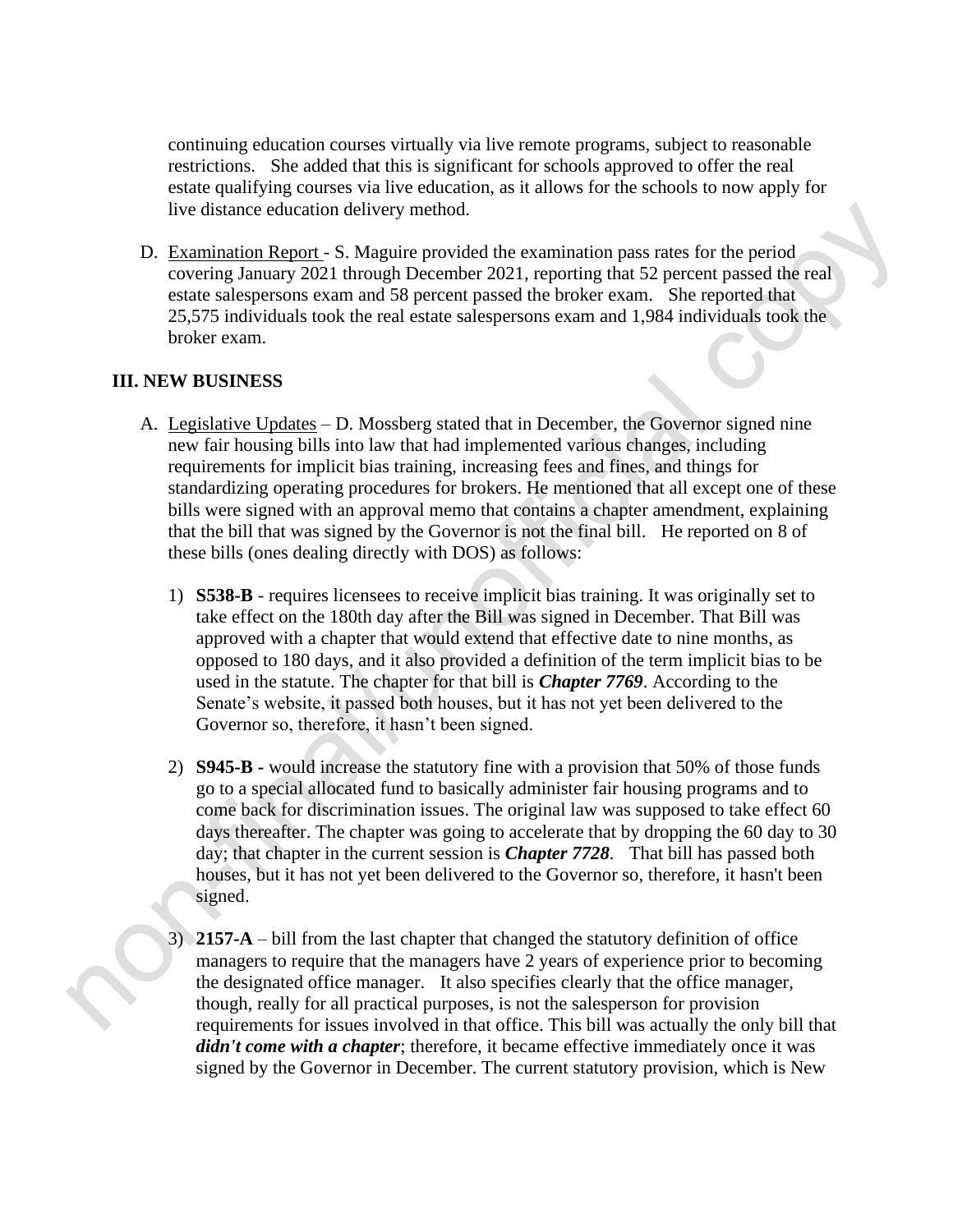York Real Property Law, Section 440, provides the definition of office manager from that bill and is now in effect. It's been in effect since December 21, 2021, when the Governor first signed that bill.

- 4) **797-A** required additional education, different than implicit bias. This one requires specific training on cultural competency. There was a chapter proposed to bring the effective date for that one from 9 months. The chapter also defined cultural competency to be used in the statute as understanding cultural norms, preferences, and challenges within the community. As of today, that bill has passed both houses, but it's not yet been delivered to the Governor for signature. The chapter is *current Bill S770*, *but that's not yet in effect*.
- 5) **2132-B** from the last session; required special fair housing training on the initial application for salespeople and brokers. Basically, increased the training for brokers to 152 hours and increased the education for salespersons to 77 hours with 6 hours in fair housing training. It also included faculty for the schools to create affirmation, confirming that the appropriate education is taught. That bill was again subject to a chapter amendment. The chapter is somewhat technical in what it changed; the chapter for that bill has passed both houses but hasn't yet been delivered to the Governor and it is *currently under Bill 7730*.
- 6) **2133-A** from the last session; added and increased the licensing fees to become a broker and salesperson by \$30 for the broker and \$10 for the salesperson. This bill was originally supposed to go into effect upon signing, which would have been back in December 2021. The proposed chapter (Bill 7731) for that bill only changed the effective date to a date that has actually already passed. The effective date for the chapter has passed and according to the website, did pass both houses but has not yet been delivered to the Governor for signature. In order to sort of give meaning to either the original or the chapter, we (because the original bill is still technically law) waited until the chapter was supposed to go into effect before increasing the statutory surcharge--the statutory increase. There's a notice on our website that those fees have increased.
- 7) **S2131A** relates to standard operating procedures for real estate brokers. That bill required, in part, that real estate brokers adopt certain standardized operating procedures and file them with the Department of State. Those specific procedural requirements will possibly be subject to amendment by regulation of the Department of State for public hearing.
- 8) That bill is subject to a chapter (Bill S7729). According to the website, it indicates it has only passed the Senate so it hasn't yet been provided for signature. The key parts of that provision would be that, unlike the original bill--a bill that required the broker essentially file those standard operating procedures with the Secretary of State's office, it implemented differently by requiring the brokers to basically affirm on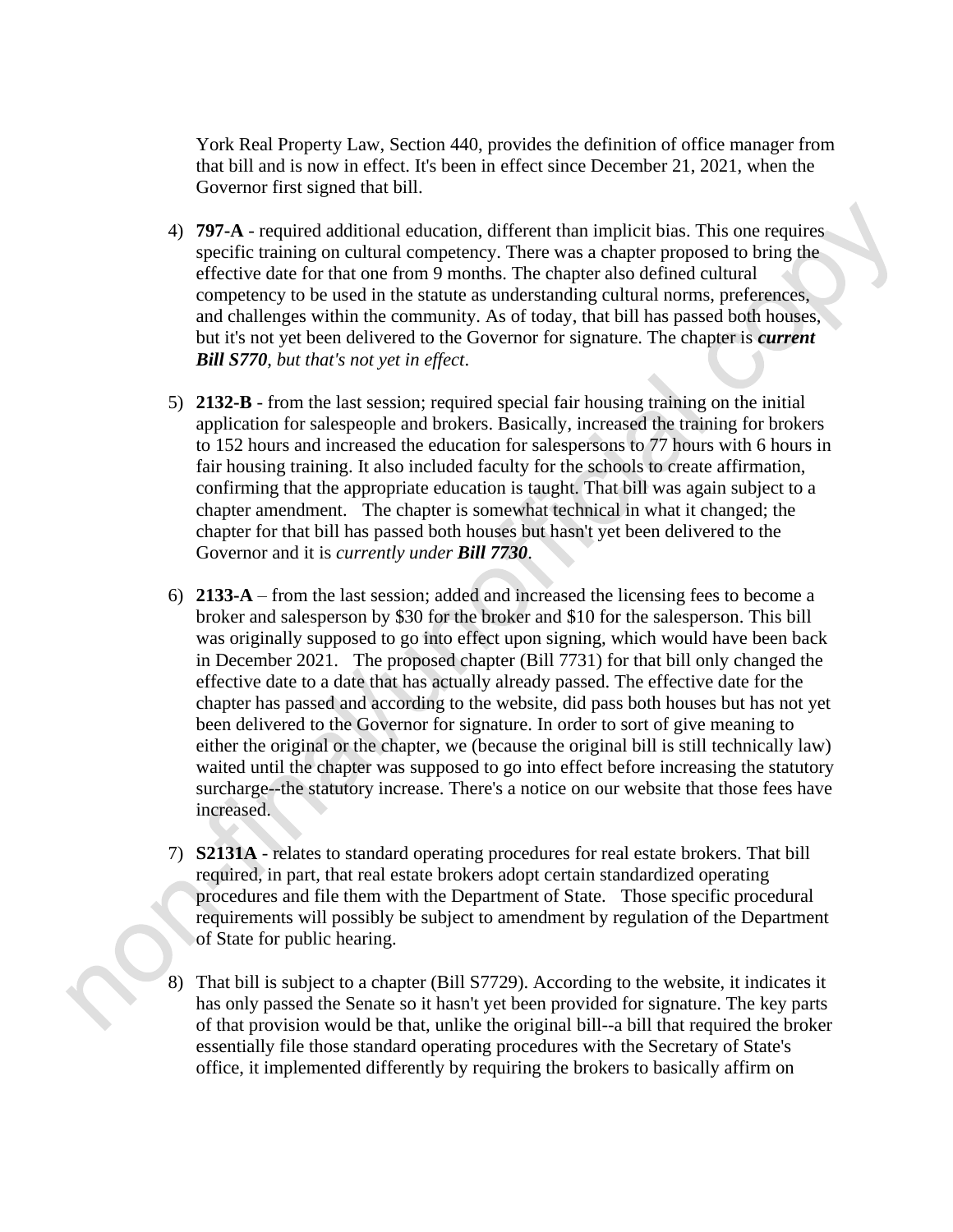renewals that they have these standard operating procedures and make those standard operating procedures publicly available for members of the public by posting the same on their website. So, it will no longer be required that they have to be filed with the Department; it still allows for amendment but it would require, unlike some of the other regulatory provisions that we do at the Department, that in order to do it, it requires a public hearing first, to hear basically public comment before the proposal, and then even go through the normal regulatory process.

D.Mossberg elaborated on S7729 stating that the interesting thing with that bill, to some degree, is that it is currently law that the brokers are required to develop standardized procedures with respect to specific enumerated provisions that the original bill outlined but it just, under the chapter, doesn't require that it be filed with the Department of State. D. Mossberg stated that it is his understanding that some in the industry have already went through and created these standardized procedures because the existing law, but they can't file it with the Department because there's no filing system yet, and, under the chapter, that's not designed to be part of a final proposal. He added that he cannot really speak to timing or effective dates.

N. Garfinkel inquired as to whether the Department would provide any further guidance with respect to the cultural competency bill and the addition of a definition. He explained that when teaching fair housing, the idea that everyone should be treated equally regardless of any protected characteristic is reinforced. He expressed his concern that it could be problematic and go against what is currently being taught about fair housing if a class focuses on cultural competence and, potentially, the differences amongst various groups. He stated that it is his hope that clarity is provided as to what is trying to be accomplished with respect to that bill and class. D. Mossberg stated that where the legislature has provided a clear statutory definition, we are bound by that definition but that he agrees that the Department has a role in providing clarity where there is ambiguity. D. Mossberg stated that he believes we can accomplish that through course curriculum and approval of the course materials provided but at this point, it would be premature to speculate addressing this since all chapters are still pending.

B. License Application Fee Increases – J. DeLollo reported on legislation that went into effect on January 21, 2022, that increases the licensing fees for brokers and salespersons. She mentioned that the new salesperson licensing fee was increased by \$10, raising the salesperson fee to \$65, and that the broker and branch office applications increased by \$30, increasing the previous fee of \$155 to \$185. She added that these fee increases apply to both initial and renewal applications.

D.MacKenzie inquired as to whether this new fee is a fee increase or a surcharge as D. Mossberg mentioned. J. DeLollo stated that while it is considered a fee increase to us, it is technically a surcharge for that money. She explained that the additional money collected will be deposited into an anti-discrimination in housing fund used for testing. D. Mossberg clarified that the statute added additional money to be diverted by the Department to this new statutorily-created fund; he added that he referred to it as a surcharge rather than as a fee because it is allocated by statute for something else.